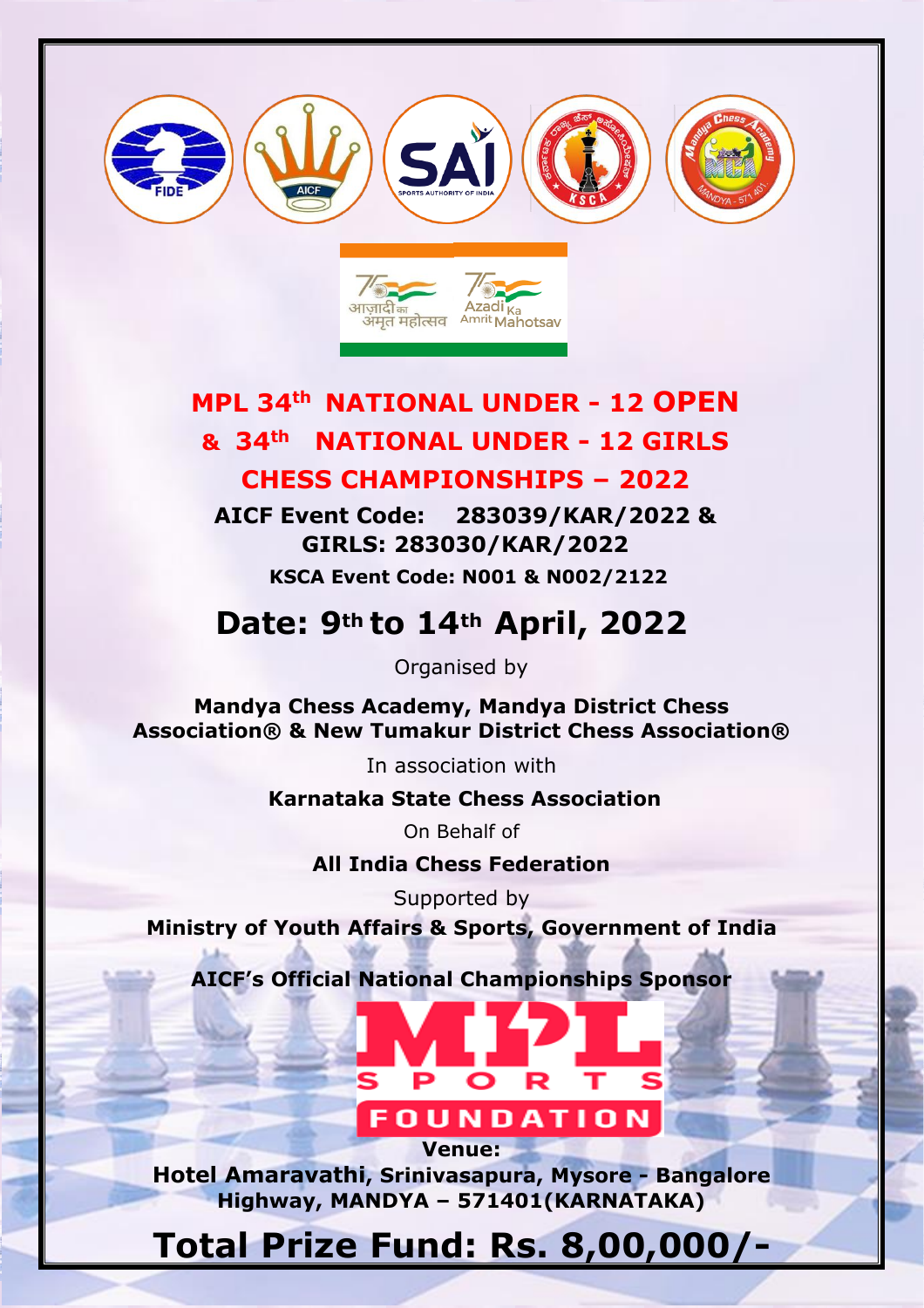#### **1. Tournament Schedule:**

| <b>Particulars</b>       | <b>Date</b> | <b>Time</b> |
|--------------------------|-------------|-------------|
| Arrival                  | 08-Apr-2022 | 1500 hrs    |
| <b>Technical Meeting</b> | 09-Apr-2022 | 0900 hrs    |
| Inauguration             | 09-Apr-2022 | 0930 hrs    |
| Round $-1$               | 09-Apr-2022 | 1030 hrs    |
| Round $-2$               | 09-Apr-2022 | 1600 hrs    |
| Round $-3$               | 10-Apr-2022 | 1000 hrs    |
| Round $-4$               | 10-Apr-2022 | 1600 hrs    |
| Round $-5$               | 11-Apr-2022 | 1000 hrs    |
| Round $-6$               | 11-Apr-2022 | 1600 hrs    |
| Round $-7$               | 12-Apr-2022 | 1000 hrs    |
| Round $-8$               | 12-Apr-2022 | 1600 hrs    |
| Round $-9$               | 13-Apr-2022 | 1000 hrs    |
| Round $-10$              | 13-Apr-2022 | 1600 hrs    |
| Round $-11$              | 14-Apr-2022 | 1000 hrs    |
| Prize Distribution       | 14-Apr-2022 | 1600 hrs    |
| Departure                | 14-Apr-2022 | 1900 hrs    |

**2. Age Limit:** Players should be born on or after 1.1.2010

**3. Age Proof:** Each participant must produce a valid certificate to prove his/her age. **Certificates from School will not be accepted**. Certificates should preferably be from the Panchayat, Municipality or Corporation obtained soon after birth. Players without date of birth certificates will not be allowed to participate.

**The date of birth certificates registered within one year of the birth of the player alone will be recognized and allowed to participate. No state association shall recommend any player who doesn't come under the above criteria.**

**However, player/state can appeal to AICF in this regard as per the notification published at <https://aicf.in/public-notice-dob-issue/> with undertaking and supporting documents.**

If any doubt arises about the claimed age of a player, the Tournament Committee has the right to refer the player during the championship for a due evaluation of age by competent medical experts. A player if declared over-age by such experts shall not continue in the championship and the matter shall be reported to AICF. Protest about the age of players may be made to the Chief Arbiter in writing along with a fee of Rs.5000/- per player. This will not be refunded. No protest about over age of a player will be entertained after second round of the championship.

Only the Coach or Manager deputed by the participating state chess association can lodge such protests. The Tournament Committee has the right to decide the day, time and place for such medical evaluation of age. AICF/Organizers will have the right to refer any player to the medical evaluation of age at any time during the Championship. Players refusing to take the test as decided by the Tournament Committee shall be deemed to have failed the test and shall be disqualified from the Championship.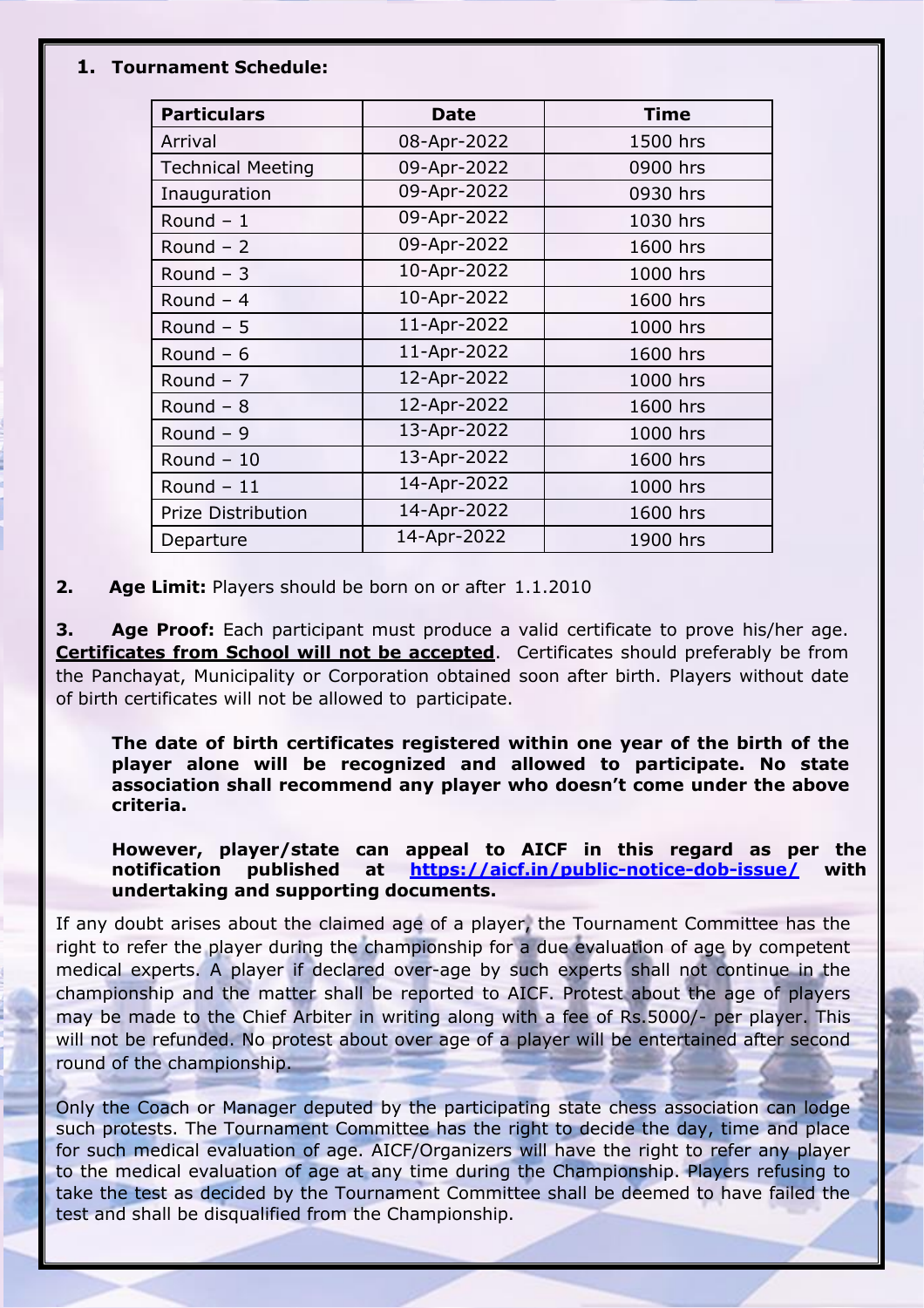## **4. Prizes**

The cash prizes will be awarded to 20 players in each category amounting to Rs.4,00,000/- as given below:

| <b>Prizes</b>  | <b>Open</b> | Girls      |
|----------------|-------------|------------|
| 1              | 80,000      | 80,000     |
| $\overline{2}$ | 60,000      | 60,000     |
| 3              | 48,000      | 48,000     |
| 4              | 35,000      | 35,000     |
| 5              | 28,000      | 28,000     |
| 6              | 25,000      | 25,000     |
| 7              | 22,000      | 22,000     |
| 8              | 18,000      | 18,000     |
| 9              | 14,000      | 14,000     |
| 10             | 10,000      | 10,000     |
| 11 to 20       | 6,000 each  | 6,000 each |

### **5. Eligibility: Subject to age limit,** following players can participate:

(a) **Two players** in each category from every affiliated State Association of AICF. If any Association fails to send its quota, the vacancies so caused will not be filled.

(b) Top four players from 2019 National Under-11 Open & Girls Chess Championships are eligible to participate as seeded players in their respective categories subject to age stipulation.

(c) The top two players from 2019 National U-09 Open and Girls Championships are eligible to participate as seeded players in their respective categories.

(d) The Champions from 2019 National Under-07 Open & Girls Chess Championships are eligible to participate as seeded players in their respective category.

(e) World Champion in any over the board category from the year 2019 subject to age stipulation.

(f) 2019 World No.2 & 3 in **Under-10 and Under-08** categories subject to age stipulation.

- (g) Top three rankers of the 2019 Asian U-12 championship subject to age stipulation.
- (h) 2019 Asian Under-10 Champion subject to age stipulation.

(i) The winner and runner up of 2019 **National U-11 Girls** Championship are eligible to play in open section subject to age stipulation.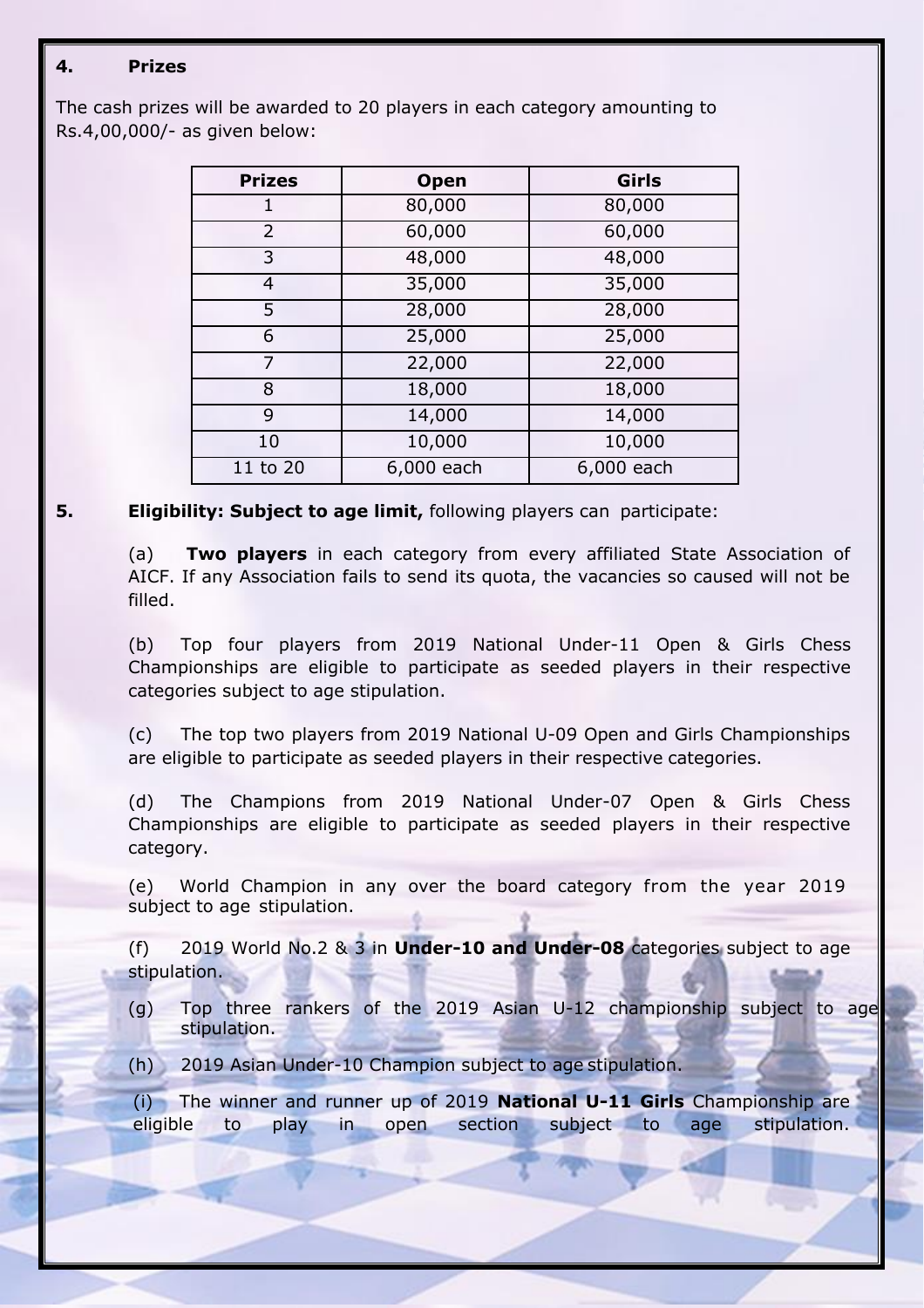(j) Current Over the Board National Champion in any higher category subject to age stipulation.

(k) All GMs/IMs are seeded in the Open Section and all WGMs/WIMs are seeded in the Girls Section subject to age stipulation.

(l) Any other player who remits the prescribed special entry fee of Rs.**6,250/**-. Such entries should come through the respective affiliated State Association.

(m) Host Karnataka State Chess Association is entitled to fill two additional players in each category.

(n) The AICF Secretary has a discretionary seat in each category in this Championship.

(o) Two players in each category approved by AICF will be permitted from areas where no State Association exists.

(p) If the number of participants at the start of the championship is an odd number in a category, the host association can add one entry to make it even.

(q) Only Indian nationals are eligible to participate in the championships.

(r) In addition to the above, three additional entries from the state which won the Gold, two entries from the State which won the Silver and one additional entry from the State which won the Bronze in the National Under 11 Chess Championships 2019 shall be accepted. **Open: Assam (Gold) 3, Tamil Nadu (Silver) 2 and Maharashtra (Bronze) 1 Girls: Kerala (Gold) 3, West Bengal (Silver) 2 & Tripura (Bronze) 1.** And these entries from the State Associations shall be given only from the rank list of their respective State Championships with proof and not to anybody else.

**6. Dress Code:** As per AICF regulations on dress code for players participating in all the National championships, all State Associations should send their players including special/donor entry players with proper uniform (as regards special/donor entry players, the respective state chess associations may collect the cost of the uniform from the players). Players should at least wear uniform T Shirts/formal shirts (same colour and brand with the name of the State printed prominently at the back and the state chess emblem in the front left side). The name/logo of the sponsors can be permitted. Girls/Women have also to be given appropriate uniform. The above rule will also be applicable to Special units. Players without proper uniform will not be permitted to take part in the championship. This will be strictly enforced.

**7. Entries/Entry Fee:** All entries including special entries should come through the concerned State Association. The entry form should be sent together with attested copy of original date of birth certificate (Birth Certificates from Panchayat/Municipality/Corporation only accepted)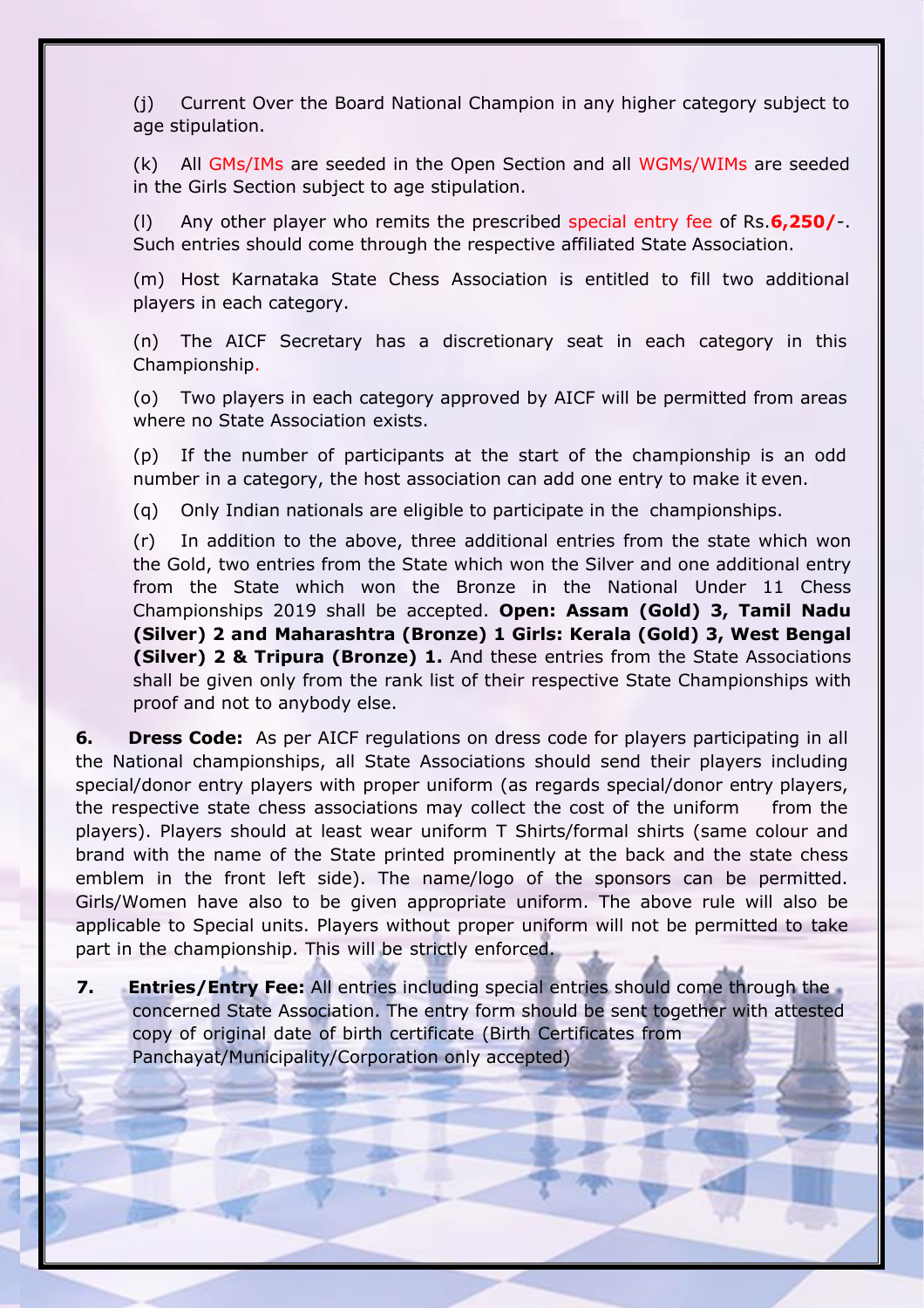#### **Entry Fee Structure:**

**Ordinary entry: Rs.1250/- (Rupees one thousand two hundred and fifty only) Special Entry: Rs. 6250 (Rupees six thousand two hundred and fifty only)**

There will be a 50% concession the in entry fee for participants from North Eastern States and Andaman & Nicobar Islands.

**Entry fee will be accepted strictly online through:** [https://prs.aicf.in/entry](https://prs.aicf.in/entry.). **For clarification and guidance regarding submission of entries, [please contact:](mailto:%20aicfnationalentries@gmail.com) [aicfnationalentries@gmail.com](mailto:aicfnationalentries@gmail.com)**

**8. Late fee:** Please note that the entry fee structure is valid till March 30<sup>th</sup> 2022. Thereafter, a late fee of Rs.250/- per player will be levied. No entry will be entertained after 3<sup>rd</sup> April 2022 (up to 17:00 hrs.).

**9. System of Play:** The Championship will be played under FIDE's Laws of Chess and the Swiss system. A total of eleven rounds shall be played.

Players from the same state shall not be paired against each other in the last round. However, they may be paired if there is no compatible opponent with the same point group or score group with a maximum difference of 1 point. It is applicable only for the top 50% score of the penultimate round.

**10. Default Time:** Default time for arriving to the chessboard is 15 minutes.

**11. Time Control:** The rate of play shall be 90 minutes with an increment of 30 seconds per move from move number one.

**12. Chess Clocks:** Each participating State Chess Association must provide at least one clock in working order for every two players entered into the Championship.

**13. Tie Break**: Following is the order of tie-break:

- (a) Buchholz Cut1
- (b) Buchholz
- (c) Sonneborn Berger
- (d) Direct encounter
- (e) The greater number of wins (forfeit included)
- $(f)$  The greater number of wins by black

In case of tie, cash prizes will not be shared.

**14. Draw Agreement:** Players shall not agree for a draw without the consent of the arbiter, before each player makes 30 moves.

**15. Protest:** Protest, if any, against the decision of the Chief Arbiter shall be made in writing with a protest fee of Rs. 1000/- within 30 minutes of the occurrence of the incident. The protest fee will be refunded if the appeal is up held.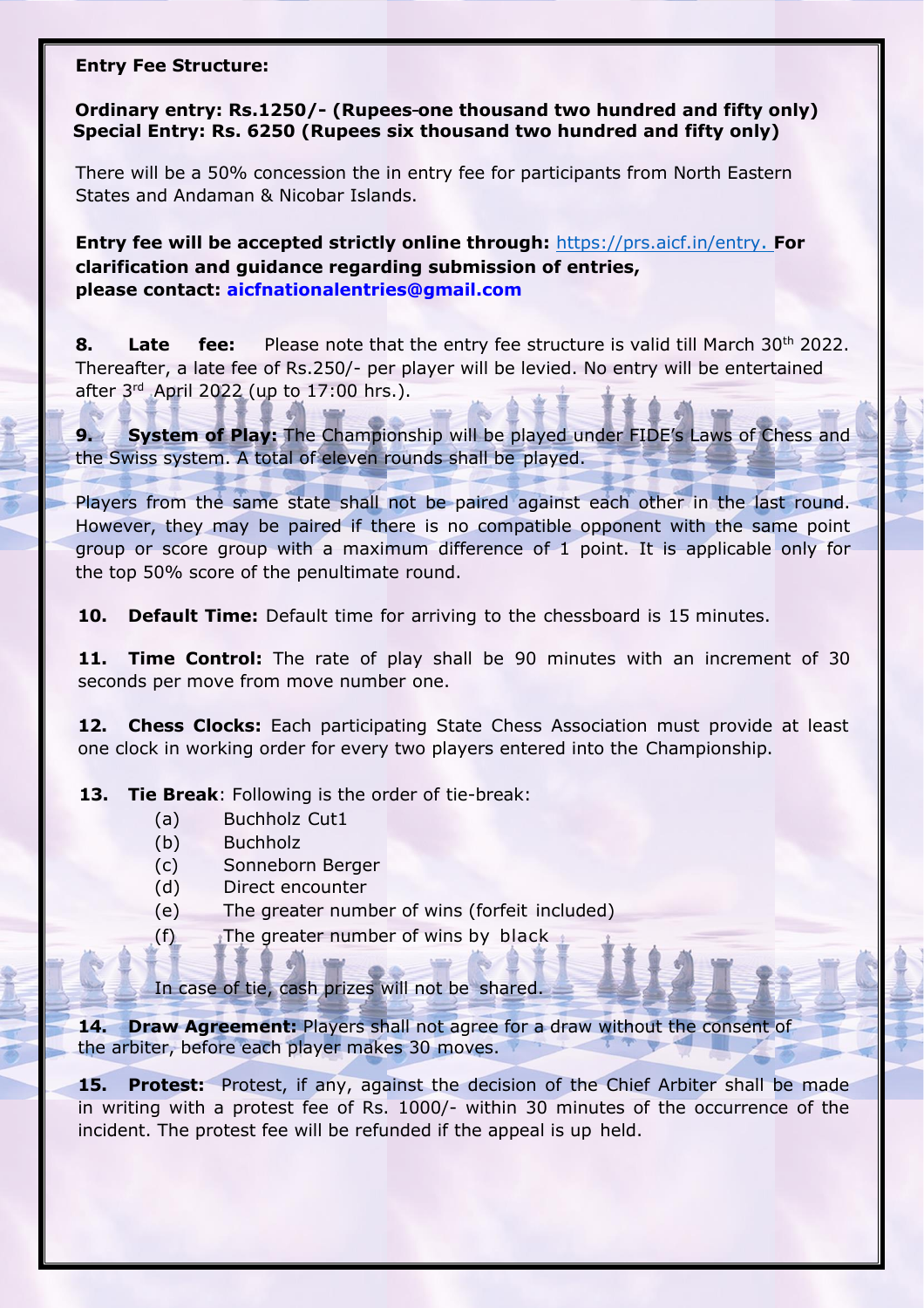**16. Appeals Committee**: Before the commencement of the tournament, a fivemember appeals committee shall be formed by the AICF/organizers. All the members and reserves shall be from different states. No member of the Committee can vote on a dispute in which a player from his own State is involved and, in such case(s), the reserve member(s) shall take his place in the committee.

**17. Tournament Committee:** The organizers will form a tournament committee for the smooth conduct of the National Championship.

**18. Interpretation**: For interpretation of the rule(s) and deciding any point not covered by the above rules of the tournament, the decision of the Tournament Committee shall be final and binding on all. The Tournament Committee has every right to make any addition or amendment to these rules, without notice. However, such changes/ or inclusion will be subject to AICF clearance. Such changes will, however, be displayed in the tournament hall.

**19. Withdrawal:** If any player withdraws from the last two rounds in any National Championship on medical grounds, he/she should undergo treatment by a doctor recommended and supervised by the tournament committee.

**20. Disqualification:** No participant will leave the venue before the Prize Distribution function without the permission of the Chief Arbiter. The participants disregarding this rule will be suspended for one year.

**21. Registration of Players with AICF**: All participants in the National Championship shall be registered with AICF for the year (from April 1, 2022) 2022-2023 before the registration on AICF Online portal for the entries. Online AICF registration can be done at the website **[www.prs.aicf.in/players](http://www.prs.aicf.in/players)**

**22. Arrears:** All arrears of affiliation fee/tournament fee including those of current year must be cleared by the affiliated Association at the time of submitting the entries; otherwise, the entries are liable to be rejected.

**23. Electronic Devices:** All electronic items including wrist watches (all type of watches) are not allowed in the tournament hall.

**24. Accommodation:** Free dormitory accommodation will be provided to all the selected and seeded players and one Manager from each state. For special entries and accompanying persons they will have to make their own arrangement for stay.

**25. Boarding:** A lump sum of Rs.1500/- (Rupees one thousand five hundred only) will be paid by the organizers towards the boarding expenses, only to the affiliated State Associations seeded and selected players who play this championship under normal entry fee.